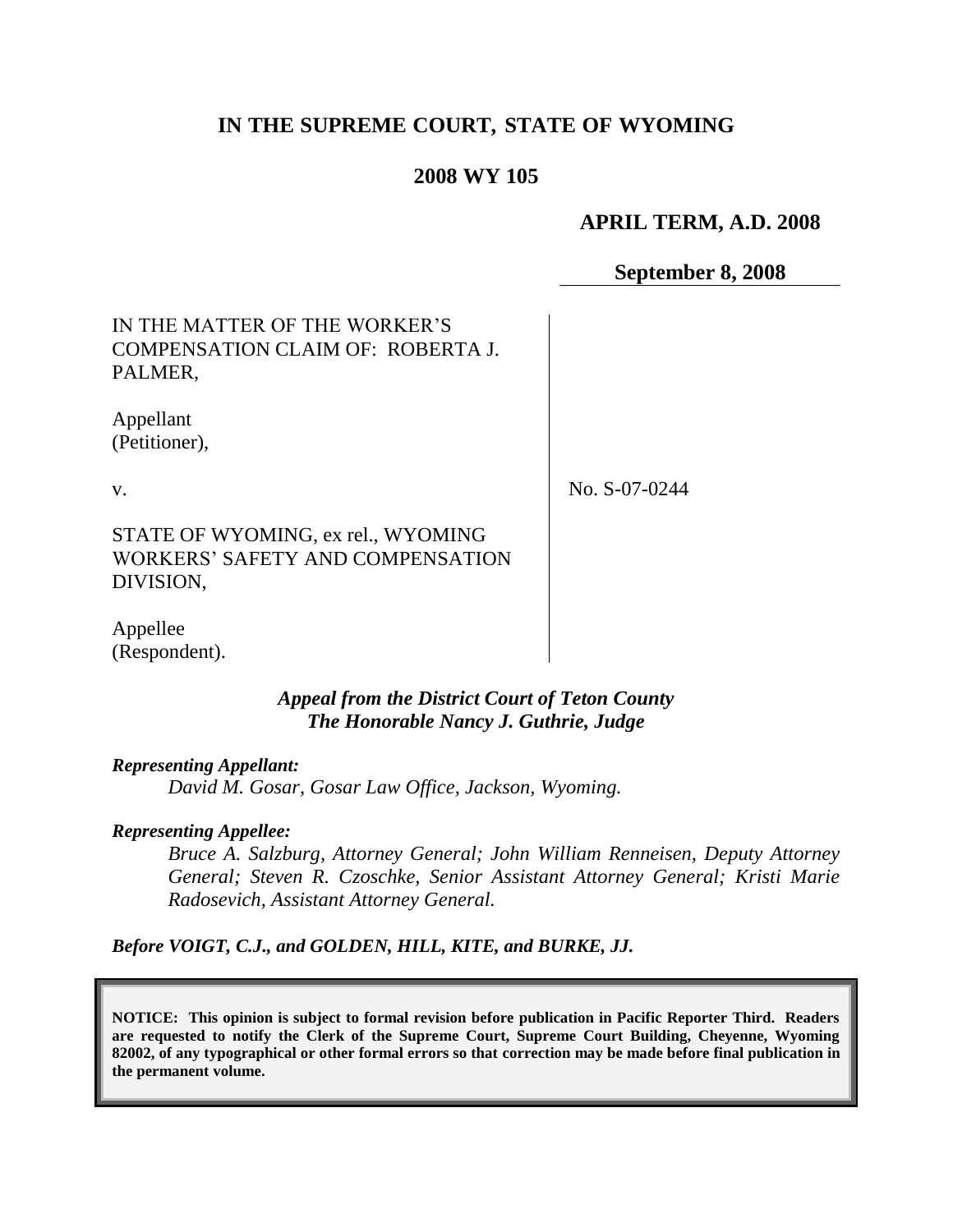### **BURKE, Justice.**

[¶1] In 1998, Roberta Palmer was diagnosed with degenerated spinal disks in her lower back. She received various medical and chiropractic treatments, but chose not to undergo surgery when that was recommended by her doctor. In 2003, Ms. Palmer injured her back while at work. She received medical treatments and eventually surgery was performed on her back. The Wyoming Workers" Safety and Compensation Division denied her request for benefits, taking the position that her back problems were preexisting, and therefore not compensable. Ms. Palmer requested a hearing, and the hearing examiner determined that she had sustained a compensable workplace injury affecting part of her back, but that her other degenerative back problems were preexisting and therefore not compensable. Ms. Palmer has appealed that decision. We affirm in part and reverse in part.

### *ISSUES*

[¶2] Ms. Palmer presents three issues, which we consider in this order:

1. Does substantial evidence support the hearing examiner"s decision awarding partial benefits and/or is the decision arbitrary and capricious?

2. Did the Office of Administrative Hearings err as a matter of law when it apportioned Ms. Palmer"s injury between her preexisting condition and the new injury caused by her workplace accident?

3. Did the Office of Administrative Hearings err as a matter of law by failing to apply the ancillary treatment principle to award full benefits in this case?

# *FACTS*

[¶3] In January of 1998, Ms. Palmer slipped on some ice and fell, causing pain in her back and right groin. Upon seeking treatment, Ms. Palmer was diagnosed with a degenerative spinal condition affecting her disks at the L3-L4, L4-L5, and L5-S1 levels, along with an annular tear at L3-L4. Ms. Palmer received medical and chiropractic treatments over the following months. In August of that year, her treating physician, Dr. Mary Neal, recommended spinal fusion surgery at the L3 through S1 levels. For various reasons, Ms. Palmer chose not to have the surgery.

[¶4] Later that year, Ms. Palmer received a chiropractic "bone traction" treatment. She testified that this treatment largely relieved her back problems, although her chiropractor,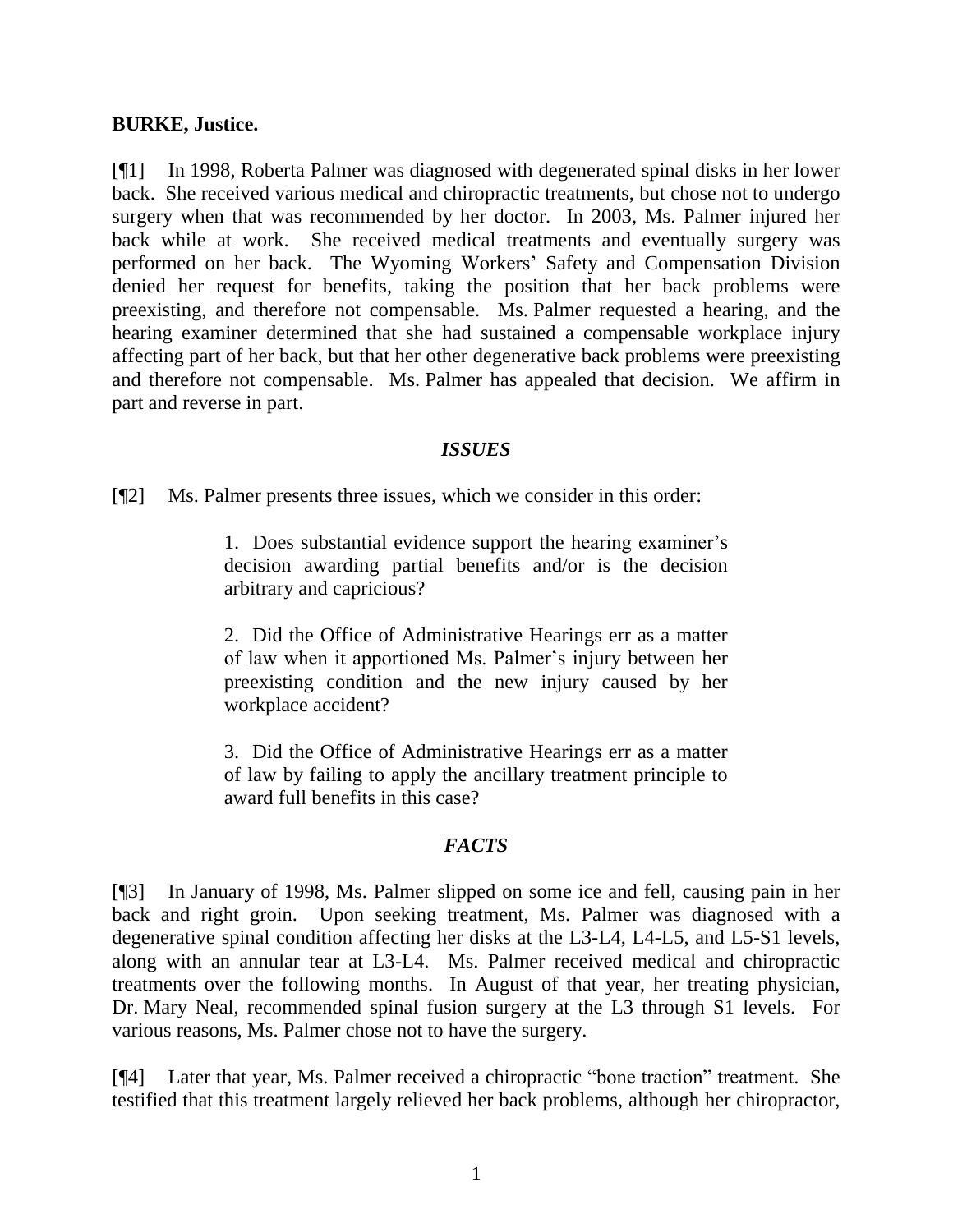Dr. Christopher Koch, testified that Ms. Palmer sought additional treatments in 2002 and 2003 relating, at least in part, to pain in her lower back.

[¶5] On the morning of May 30, 2003, Ms. Palmer injured her lower back lifting inventory at the convenience store where she worked. She left work early and, when the pain continued through the afternoon, sought treatment from Dr. Koch. He advised her to use an over-the-counter anti-inflammatory, to apply ice packs, and to rest at home. The pain persisted, however, and when Ms. Palmer went back to Dr. Koch, he referred her to the hospital emergency room.

[¶6] At the hospital, Ms. Palmer was given pain medication. When that proved ineffective in relieving her pain, she was admitted to the hospital for further evaluation and treatment. An MRI indicated several spinal conditions, including "advanced degenerative changes in her lumbar spine." Over the next several months, Ms. Palmer was treated with varying degrees of success by spinal injections and other medications. Although Ms. Palmer continued to suffer pain in her lower back and right leg, Dr. Neal this time recommended against surgery.

[¶7] In April of 2004, Ms. Palmer obtained a second opinion from Dr. Narotzky, a neurosurgeon. He diagnosed many of the same conditions reflected in Ms. Palmer's earlier medical records, along with a new injury that he noted as "probable foraminal disk herniation at the L4-L5 level compressing the L4 nerve root at the right side." Dr. Narotzky concluded that this compression was causing Ms. Palmer's pain and the weakness in her lower back and right leg. He recommended surgery. In July of 2004, Dr. Narotzky performed the surgery, during which he was able to confirm his diagnosis that Ms. Palmer had suffered a herniated disk at level L4-L5. Significantly, the surgery was not limited to fusion at the L4-L5 level where the disk was herniated, but included fusion at the level above, L3-L4, and at the level below, L5-S1.

[¶8] The Wyoming Workers" Safety and Compensation Division denied benefits for Ms. Palmer's injury, maintaining that her condition was preexisting and not compensable. Ms. Palmer contested the Division"s denial of benefits, and the Office of Administrative Hearings heard her case in July of 2005. The hearing examiner admitted deposition testimony from Drs. Neal, Narotzky, and Koch, and heard live testimony from Ms. Palmer, her husband, and a representative of Ms. Palmer's employer. Ms. Palmer continued to assert that she was entitled to compensation for all of her medical bills, on the basis that her condition was caused by her work-related injury. The Division maintained that Ms. Palmer's condition was not compensable because it was due entirely to a preexisting condition. The hearing examiner reached a position somewhere between the parties" contentions. His final order includes these determinations:

> 1. The lower lumbar condition at L4-L5, specifically the foraminal herniation, is a work related injury under the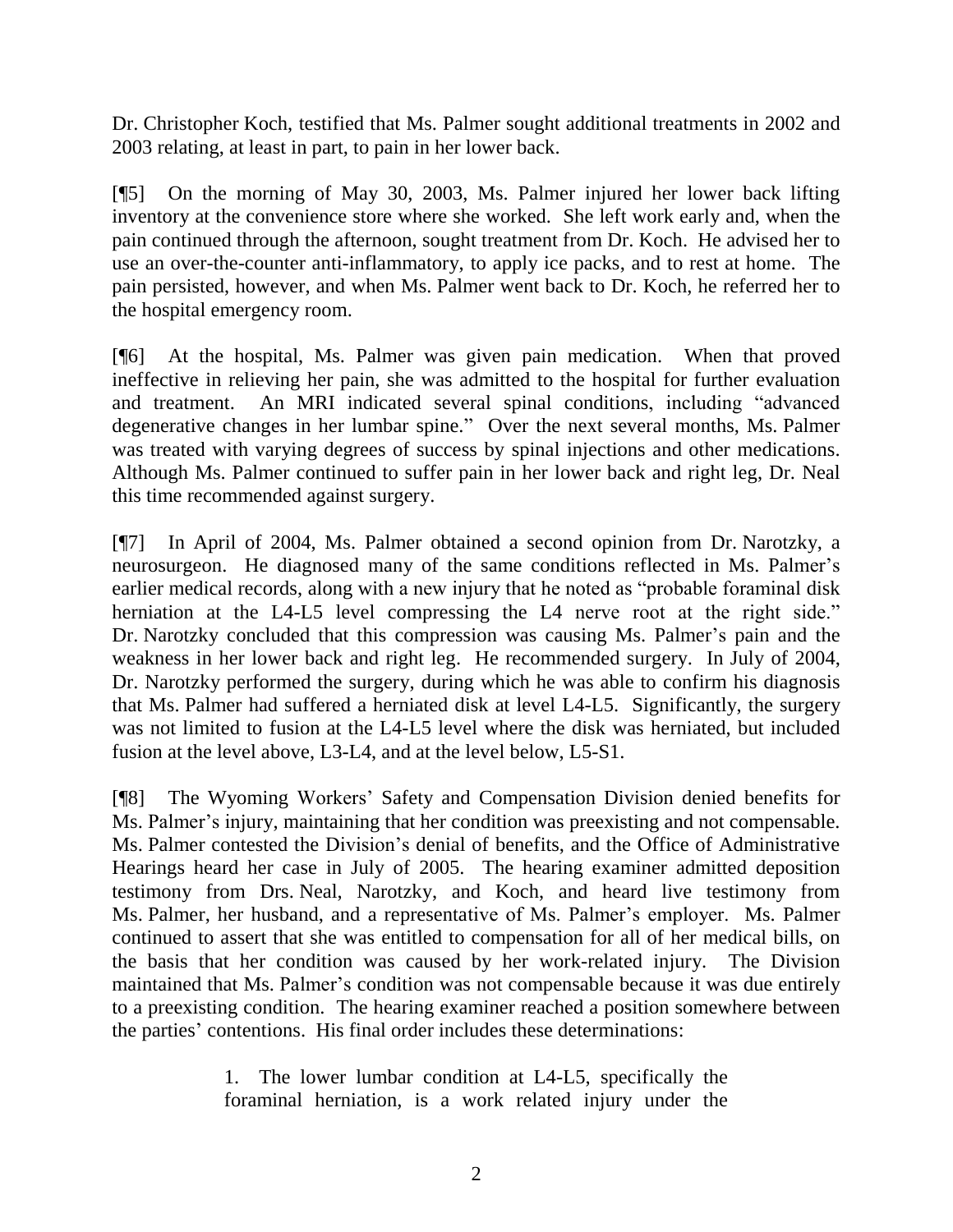Wyoming Workers" Compensation Act. [Ms. Palmer] is awarded benefits in accordance with the Wyoming Workers' Compensation Act, Rules and Regulations and Fee Schedules of the Workers" Safety and Compensation Division.

2. The degenerative condition at levels L3-L4 and L5-S1 and the annular tear at L3-L4 . . . is not a work related injury under the Wyoming Workers' Compensation Act. [Ms. Palmer]'s claim for benefits is denied.

The district court affirmed the hearing examiner's decision, and Ms. Palmer timely appealed to this Court.

# *STANDARD OF REVIEW*

[¶9] We review administrative agency decisions pursuant to Wyo. Stat. Ann. § 16-3-  $114(c)$ (ii) (LexisNexis 2007), which requires us to:

> (ii) Hold unlawful and set aside agency action, findings and conclusions found to be:

> (A) Arbitrary, capricious, an abuse of discretion or otherwise not in accordance with law;

> (B) Contrary to constitutional right, power, privilege or immunity;

> (C) In excess of statutory jurisdiction, authority or limitations or lacking statutory right;

> (D) Without observance of procedure required by law; or

> (E) Unsupported by substantial evidence in a case reviewed on the record of an agency hearing provided by statute.

We recently reiterated that under "the plain language of the statute, reversal of an agency finding or action is required if it is "not supported by substantial evidence."" *Dale v. S & S Builders, LLC,* 2008 WY 84, ¶ 21, 188 P.3d 554, 561 (Wyo. 2008). Substantial evidence is "relevant evidence which a reasonable mind might accept" as supporting the agency"s decision. *Id*., ¶ 11, 188 P.3d at 558. "Importantly, our review of any particular decision turns not on whether we agree with the outcome, but on whether the agency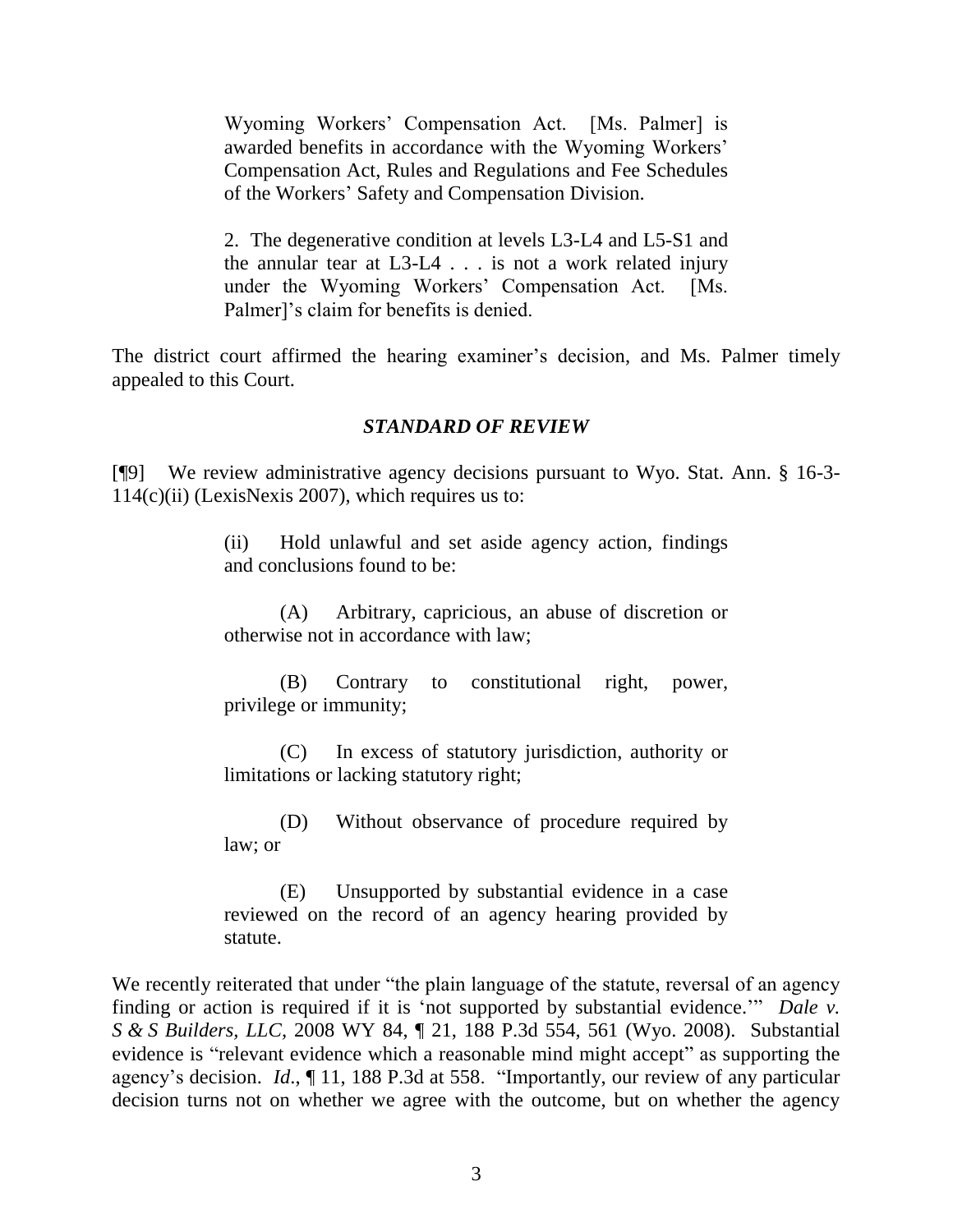could reasonably conclude as it did, based on all the evidence before it." *Id.*, ¶ 22, 188 P.3d at 561. An agency"s conclusions of law are reviewed *de novo*, however, and are affirmed only if they are in accordance with the law. *Id*., ¶ 26, 188 P.3d at 561-62.

# *DISCUSSION*

[¶10] To be compensable under the Wyoming Workers" Compensation Act, an injury must arise "out of and in the course of employment while at work." Wyo. Stat. Ann. § 27-14-102(a)(xi). Benefits are not available for an "injury or condition preexisting at the time of employment with the employer against whom a claim is made." *Id*., § 27-14-  $102(a)(xi)(F)$ . The hearing examiner found that Ms. Palmer's foraminal herniation at level L4-L5 was a work-related injury, and therefore compensable. He found that the degenerative condition at levels L3-L4 and L5-S1 was not work-related, but preexisting, and therefore not compensable.

[¶11] Whether an employee"s injury is work-related or preexisting is a question of fact. *Taylor v. State ex rel. Wyoming Workers' Safety & Comp. Div.*, 2005 WY 148, ¶ 9, 123 P.3d 143, 146 (Wyo. 2005). Accordingly, we will affirm the hearing examiner's findings if they are supported by substantial evidence, and set them aside if they are not. Our review of the record indicates that there is substantial evidence to sustain the hearing examiner's findings.

[¶12] The evidence of record establishes that Ms. Palmer suffered from preexisting back problems. She had been diagnosed in 1998 with degenerative disks at levels L3-L4, L4- L5, and L5-S1. Her back pain at that time was noted as "chronic," and she received numerous medical and chiropractic treatments for her back. As the hearing examiner accurately noted, both Dr. Neal and Dr. Narotzky "agree that [Ms. Palmer] had a degenerative disk disease . . . prior to May 30, 2003." There is substantial evidence supporting the hearing examiner's determination that Ms. Palmer's degenerative disk condition was preexisting, not work-related, and not compensable for that reason.

[¶13] The evidence of record also establishes that Ms. Palmer"s incident at work on May 30, 2003, resulted in injury to her back. Dr. Narotzky testified that an MRI indicated foraminal disk herniation at level L4-L5, along with the preexisting degenerative disk condition. He testified that the foraminal herniation was "clearly caused" by her work injury. According to Dr. Narotzky, the symptoms reported by Ms. Palmer after the incident corresponded with what would be expected from this type of injury. Moreover, when he performed surgery on Ms. Palmer's back, Dr. Narotzky confirmed his diagnosis. There is substantial evidence supporting the hearing examiner's determination that Ms. Palmer suffered foraminal herniation at level L4-L5 as a result of her injury at work.

[¶14] Affirming these two determinations does not resolve the case, however. Indeed, the parties do not seriously dispute that Ms. Palmer suffered from both a preexisting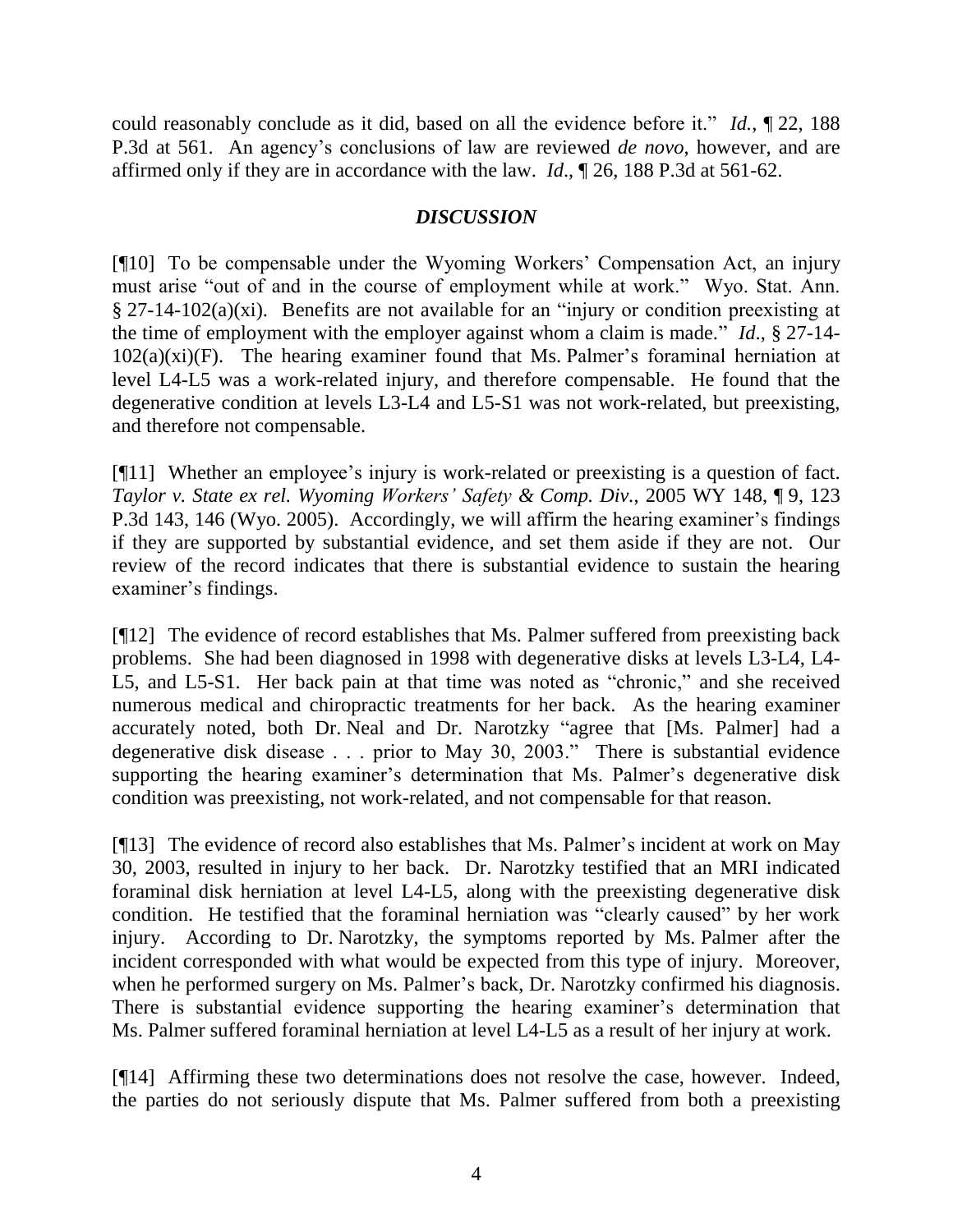condition and a new work-related injury. At the core of their dispute is the question of what benefits Ms. Palmer should receive for medical costs that relate to both a workrelated injury and a preexisting condition. The hearing examiner awarded Ms. Palmer benefits for the herniated disk at level L4-L5. Ms. Palmer interprets that to mean she will receive benefits for the spinal fusion at the L4-L5 level, but is "denied all other benefits associated with adjacent levels, including that portion of the fusion surgery that addressed degenerative changes below and above L4-L5." The Division does not deny this interpretation. Based on several different theories, Ms. Palmer contends that her benefits should not be limited to the single fusion at level L4-L5, but that she should receive benefits for the entire surgery, which included spinal fusion at levels L3 through S1.

[¶15] Ms. Palmer first asserts that the hearing examiner "apportioned" her injury between the preexisting condition and her workplace injury. She cites *Boyce v. State ex rel. Wyoming Workers' Safety & Comp. Div.*, 2005 WY 9, ¶ 11, 105 P.3d 451, 455 (Wyo. 2005) for the proposition that it is improper to "apportion the aggravation between work conditions and other possible contributing factors." However, we do not read the hearing examiner's decision as apportionment. Ms. Palmer's back problems are of at least two different types – degeneration and herniation – with at least two separate causes – the preexisting condition and the work-related injury. The hearing examiner did not engage in improper apportionment when he awarded benefits for the work-related herniation and denied benefits for the preexisting degeneration.

[¶16] Ms. Palmer also seems to contend that she is entitled to more benefits because her injury aggravated her preexisting condition. She correctly contends that, when "an employee suffers from a preexisting condition, that employee may still recover if his employment substantially or materially aggravates that condition." *Ramos v. State ex rel. Wyoming Workers' Safety & Comp. Div.*, 2007 WY 85, ¶ 17, 158 P.3d 670, 676 (Wyo. 2007), quoting *Boyce*, ¶ 10, 105 P.3d at 455. The record contains conflicting evidence on whether Ms. Palmer's work-related injury aggravated her preexisting condition. Dr. Narotzky opined that it did. Dr. Neal opined that it did not, and that the injury caused only temporary exacerbation of her preexisting symptoms. The hearing examiner found Dr. Neal"s testimony "credible and persuasive," and made a specific finding that Ms. Palmer's injury did not aggravate or exacerbate her preexisting condition. Because Dr. Neal's testimony provided substantial evidence to support that finding, we will affirm it.

[¶17] Finally, Ms. Palmer asserts that she is entitled to benefits for the fusion at all three levels because effective treatment of her herniated disk at L4-L5 required fusion not just at level L4-L5, but also at L3-L4 and at L5-S1. Ms. Palmer relies on the principle of ancillary treatment, asserting that if effective treatment of a compensable injury requires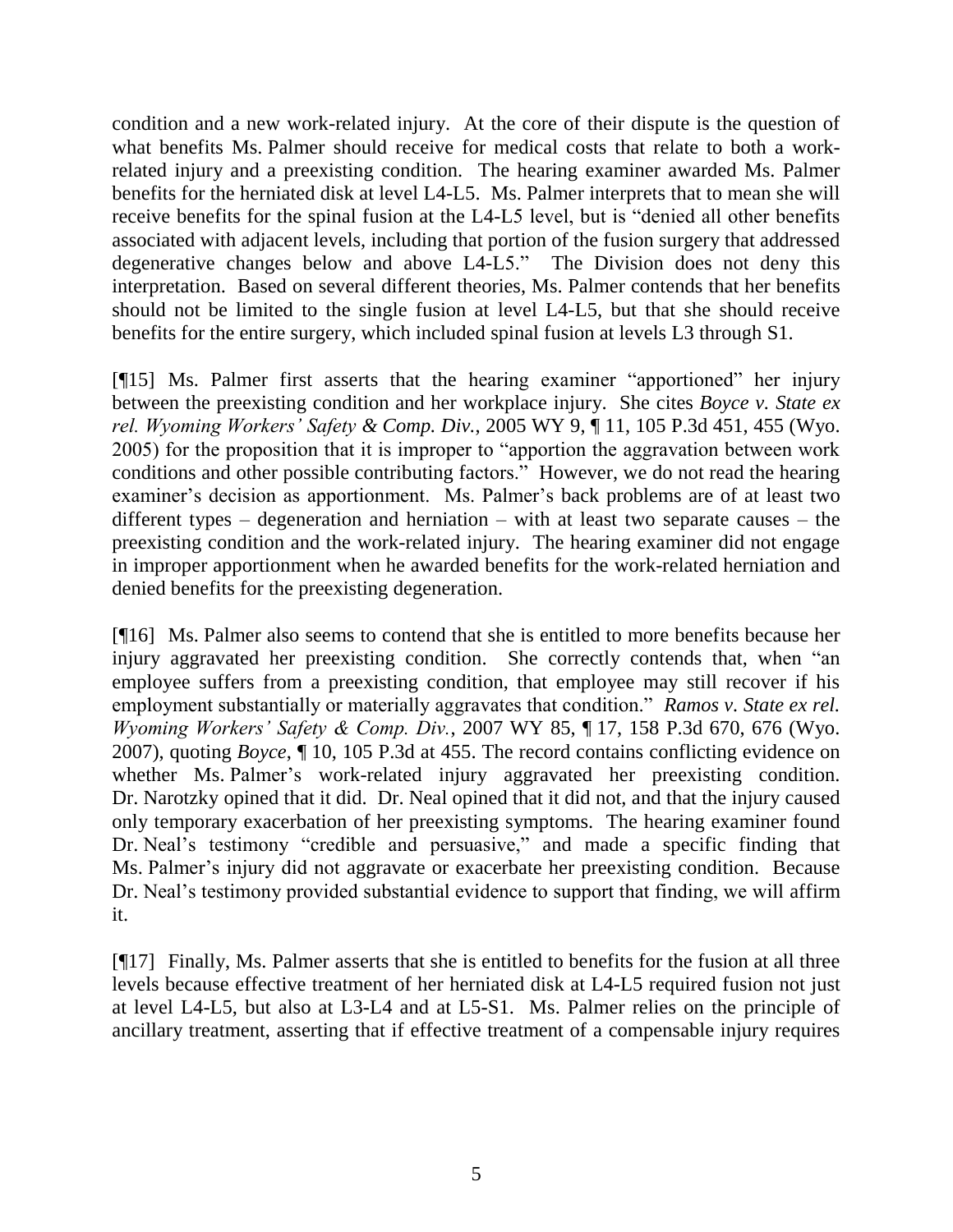ancillary treatment for otherwise noncompensable conditions, then the worker may be entitled to benefits covering the entire course of treatment. *See State ex rel. Wyoming Workers' Compensation Div. v. Girardot, 807 P.2d 926, 930 (Wyo. 1991).*<sup>1</sup>

[¶18] This principle is reflected in the Division"s rules and regulations, which provide that "Workers with injuries compensable under the Act shall be provided reasonable and necessary health care benefits as a result of such injuries." Rules, Regulations and Fee Schedules of the Wyoming Workers' Safety and Compensation Division, Chapter 7, Section  $3(a)(i)$ . The term "medically necessary treatment" is defined to include "those health services for a compensable injury that are reasonable and necessary for the diagnosis and cure or significant relief of a condition." *Id.*, Chapter 1, Section 4(al). Thus, if ancillary treatments are reasonable and necessary to cure or relieve a compensable injury, then the worker is entitled to benefits for the ancillary treatments as well. We applied this principle in *Forni v. Pathfinder Mines*, 834 P.2d 688, 694 (Wyo. 1992). Mr. Forni had suffered a work-related injury that required back surgery. We ruled that he was also entitled to benefits for "the treatments afforded for his depression and diabetes," because those treatments "were necessary, and ancillary, to his back surgery." *Id.* Other jurisdictions also recognize the ancillary treatment principle. *See*, *e*.*g*., *Public Service Co. v. Industrial Claim Appeals Office*, 979 P.2d 584 (Colo. Ct. App. 1999) (psychiatric treatment was compensable because it was necessary to prepare the worker for surgery to treat a compensable work-related injury); *Arrowhead Press, Inc. v. Industrial Comm'n*, 653 P.2d 371 (Ariz. Ct. App. 1982) (treatment for bronchitis was compensable because it was necessary for the treatment of a compensable condition).

[¶19] In Ms. Palmer"s case, Dr. Narotzky testified that he had performed a "multi-level fusion," rather than a single fusion at the L4-L5 level, because there were "degenerative changes at other levels which needed to be addressed at the time the foraminal disk herniation was addressed." He explained further:

> I think one could debate whether one needed to do the L3-4 level or not. Could she have gotten relief with just an L-4 to sacrum procedure[?] The problem is leaving a disk above a fusion where that disk is already bulging and has an annular tear is an absolute setup for that disk to herniate in the very

<sup>&</sup>lt;sup>1</sup> The Division urges us not to consider this issue on appeal because Ms. Palmer did not raise it before the hearing examiner. *See*, *e*.*g*., *Perry v. State ex rel. Wyoming Workers' Safety & Comp. Div.*, 2006 WY 61, ¶ 22 n.2, 134 P.3d 1242, 1249 n.2 (Wyo. 2006). But while she did not assert the ancillary treatment principle by that name, she did present evidence and arguments that implicitly raised this issue, and that provide us with adequate information to undertake a meaningful review of the hearing examiner's decision.